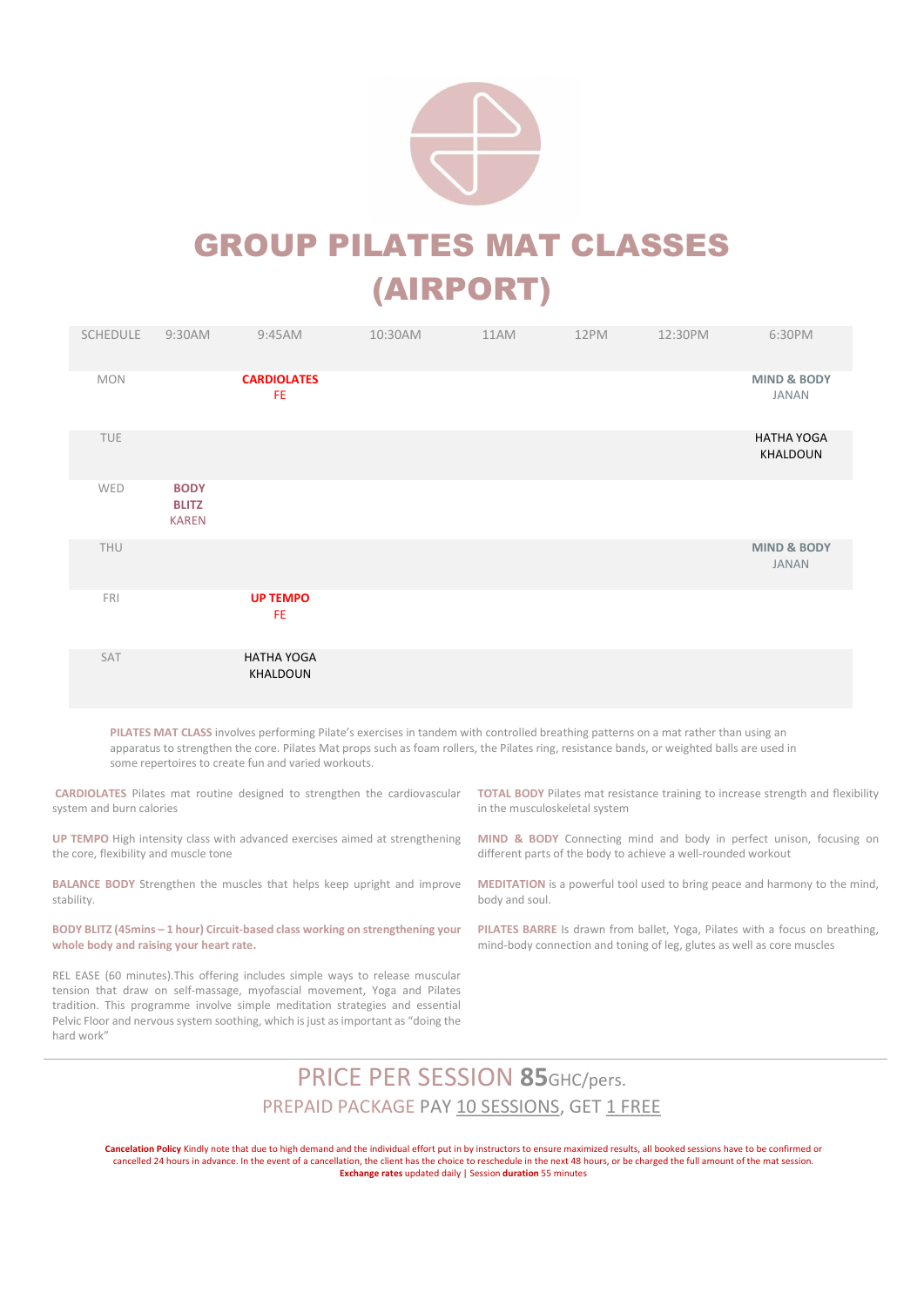

## GROUP PILATES MAT CLASSES (CANTONMENTS)

| <b>SCHEDULE</b> | 8:30AM                              | 9:45AM                    | 10:45AM                              | 5PM | 6:00PM                            |
|-----------------|-------------------------------------|---------------------------|--------------------------------------|-----|-----------------------------------|
| <b>MON</b>      | <b>PILATES BARRE</b><br><b>ERIN</b> |                           |                                      |     | <b>HATHA YOGA</b><br>KHALDOUN     |
| <b>TUE</b>      |                                     | <b>CARDIOLATES</b><br>FE. |                                      |     |                                   |
| WED             |                                     |                           | <b>PILATES BARRE</b><br><b>JANAN</b> |     | <b>TOTAL BODY</b><br><b>JANAN</b> |
| THU             |                                     |                           |                                      |     |                                   |
| FRI             | <b>PILATES BARRE</b><br><b>ERIN</b> |                           |                                      |     |                                   |
| SAT             |                                     |                           | <b>BODY BLITZ</b><br><b>KAREN</b>    |     |                                   |

PILATES MAT CLASS involves performing Pilates exercises in tandem with controlled breathing patterns on a mat rather than using an apparatus to strengthen the core. Pilates Mat props such as foam rollers, the Pilates ring, resistance bands, or weighted balls are used in some repertoires to create fun and varied workouts.

CARDIOLATES Pilates mat routine designed to strengthen the cardiovascular system and burn calories.

VINYASA CORE FLOW Is a mixture of Vinyasa, Yoga, Tai Chi and Pilates mat work, enhancing strength, lengthening muscles and reenergizing clients.

PILATES BARRE Is drawn from ballet, Yoga, Pilates with a focus on breathing, mind-body connection and toning of leg, glutes as well as core muscles.

TOTAL BODY Pilates mat resistance training to increase strength and flexibility in the musculoskeletal system.

#### PRICE PER SESSION 85 GHC/pers. PREPAID PACKAGE PAY 10 SESSIONS, GET 1 FREE

Cancelation Policy Kindly note that due to high demand and the individual effort put in by instructors to ensure maximized results, all booked sessions have to be confirmed or cancelled 24 hours in advance. In the event of a cancellation, the client has the choice to reschedule in the next 48 hours, or be charged the full amount of the mat session. Exchange rates updated daily | Session duration 55 minutes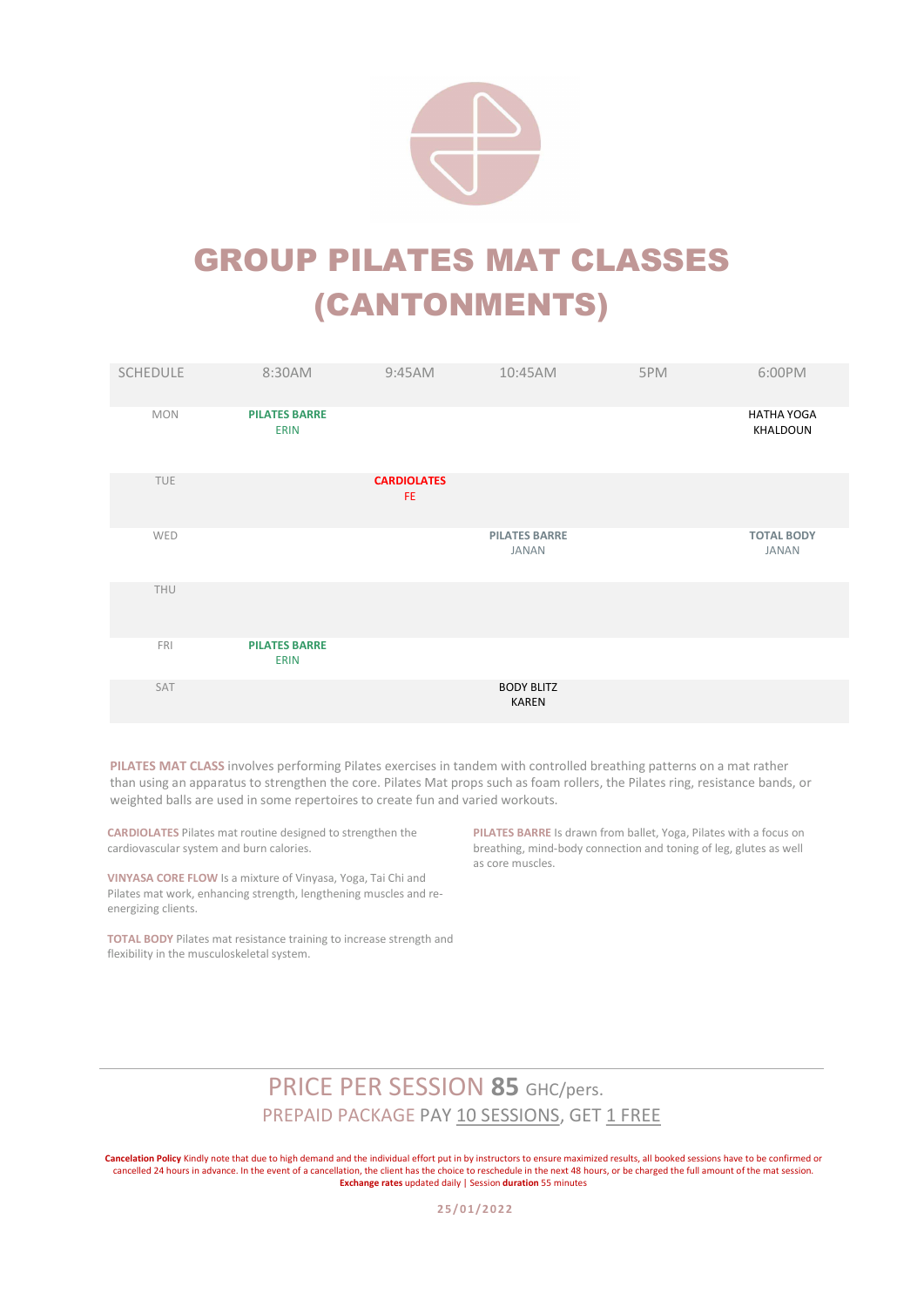

### ONLINE CLASSES

| SCHEDULE       | 9AM                         | 9:30AM                              | 11AM | 3:30PM                             | 3:30PM | 5PM                         |
|----------------|-----------------------------|-------------------------------------|------|------------------------------------|--------|-----------------------------|
| MON            |                             |                                     |      |                                    |        |                             |
| TUE            |                             |                                     |      | <b>PILATES MAT</b><br><b>JANAN</b> |        |                             |
| WED            |                             |                                     |      |                                    |        |                             |
| THU            |                             |                                     |      |                                    |        | <b>PILATES MAT</b><br>JANAN |
| $\mathsf{FRI}$ |                             | <b>PILATES MAT</b><br>$\mathsf{FE}$ |      |                                    |        |                             |
| SAT            | <b>PILATES MAT</b><br>JANAN |                                     |      |                                    |        |                             |

PILATES MAT CLASS involves performing Pilates exercises in tandem with controlled breathing patterns on a mat rather than using an apparatus to strengthen the core. Pilates Mat props such as foam rollers, the Pilates ring, resistance bands, or weighted balls are used in some repertoires to create fun and varied workouts.

#### PRICE PER SESSION 85 GHC/pers. PREPAID PACKAGE PAY 10 SESSIONS, GET 1 FREE

Cancelation Policy Kindly note that due to high demand and the individual effort put in by instructors to ensure maximized results, all booked sessions have to be confirmed or cancelled 24 hours in advance. In the event of a cancellation, the client has the choice to reschedule in the next 48 hours, or be charged the full amount of the mat session. Exchange rates updated daily | Session duration 55 minutes

2 5 / 0 1 / 2 0 2 2